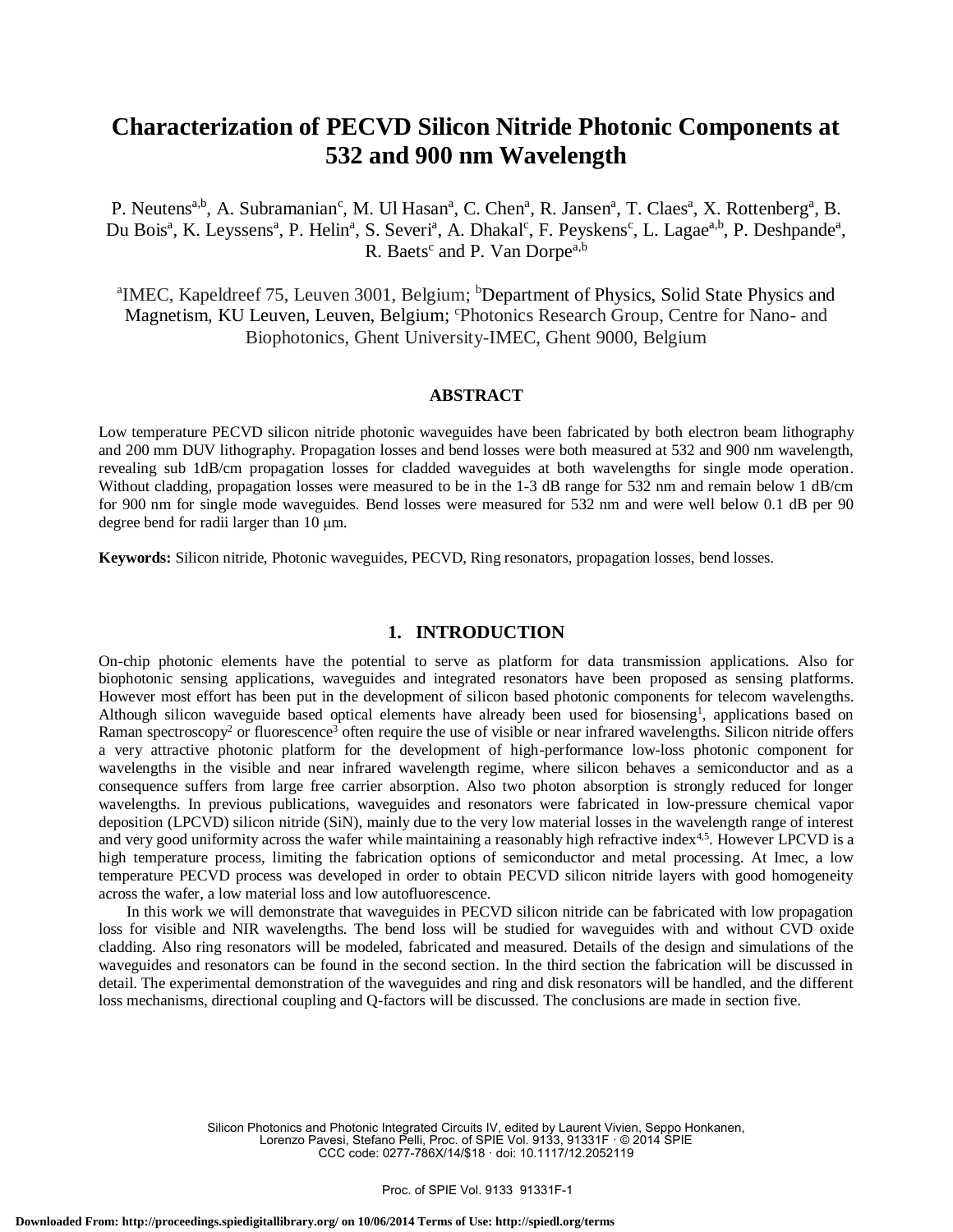#### **2. DESIGN AND SIMULATION**

In order to ensure single mode operation for both wavelengths, we calculated the dispersion curves for the first two TE modes and the fundamental TM mode for 2  $\mu$ m PECVD oxide top cladding and air cladding (Fig. 1a and 1b). The Fimmwave mode solver was used for the design of the waveguide. Refractive indices of the oxide and nitride were taken from in-line ellipsometry data. Waveguides for 532 nm wavelength operation have a 180 nm thickness, while 220 nm thickness was chosen for 900 nm wavelength. We calculated that in order to avoid leakage into the substrate, a minimum bottom cladding thickness of 1.5 µm is necessary. Therefore, we chose a bottom oxide cladding of 2 µm for 532 nm wavelength and 2.4 µm for 900 nm, in order to optimize the grating coupler efficiency. For TE polarization, the cladded waveguides for 532 nm display single mode behavior for widths below 380 nm, while uncladded waveguides are single mode until 530 nm. At 900 nm, the oxide and air cladded waveguides show single mode operation for widths below respectively 770 and 1100 nm.



**Figure 1: Dispersion diagram for (a) 532 nm wavelength and (b) 900 nm wavelength. TE0, TE1 and TM0 modes are plotted for oxide and air cladding.**

### **3. FABRICATION**

To build Silicon nitride photonic components, we deposit 2 μm high-density plasma CVD oxide on a 200 mm bare silicon wafer. On top, the waveguide material, 180 or 220 nm PECVD Silicon nitride is deposited. In previous publications LPCVD nitride was favored due to its better homogeneity of material index and thickness. At Imec<sup>6</sup>, a nitride PECVD process at low temperature was optimized to achieve low propagation loss, low auto-fluorescence and good control over the thickness and index of the nitride. The PECVD SiN deposition process is based on SiH<sub>4</sub>, N<sub>2</sub> and  $NH_3$  and is performed at 400 °C, which ensures CMOS back-end compatibility. The refractive index of the SiN was measured to be 1.91 for a wavelength of 532 nm and 1.88 for 900 nm. A standard 9-point thickness measurement was performed on a test wafer from the same lot. An average thickness of 178.9 nm was obtained with a standard deviation of 4.6 nm for a targeted value of 180 nm. The minimum and maximum thicknesses were 174.2 and 186.2 nm respectively. AFM scans were performed in order to assess the top surface roughness of both the  $SiO<sub>2</sub>$  and  $SiN$  films. Over an area of 2  $\mu$ m x 2  $\mu$ m, the RMS roughness value for the 2  $\mu$ m HDP SiO<sub>2</sub> film was measured to be extremely low at 0.13 nm and a 100 nm SiN film deposited on top of the oxide exhibited a very low RMS roughness value of 0.28 nm.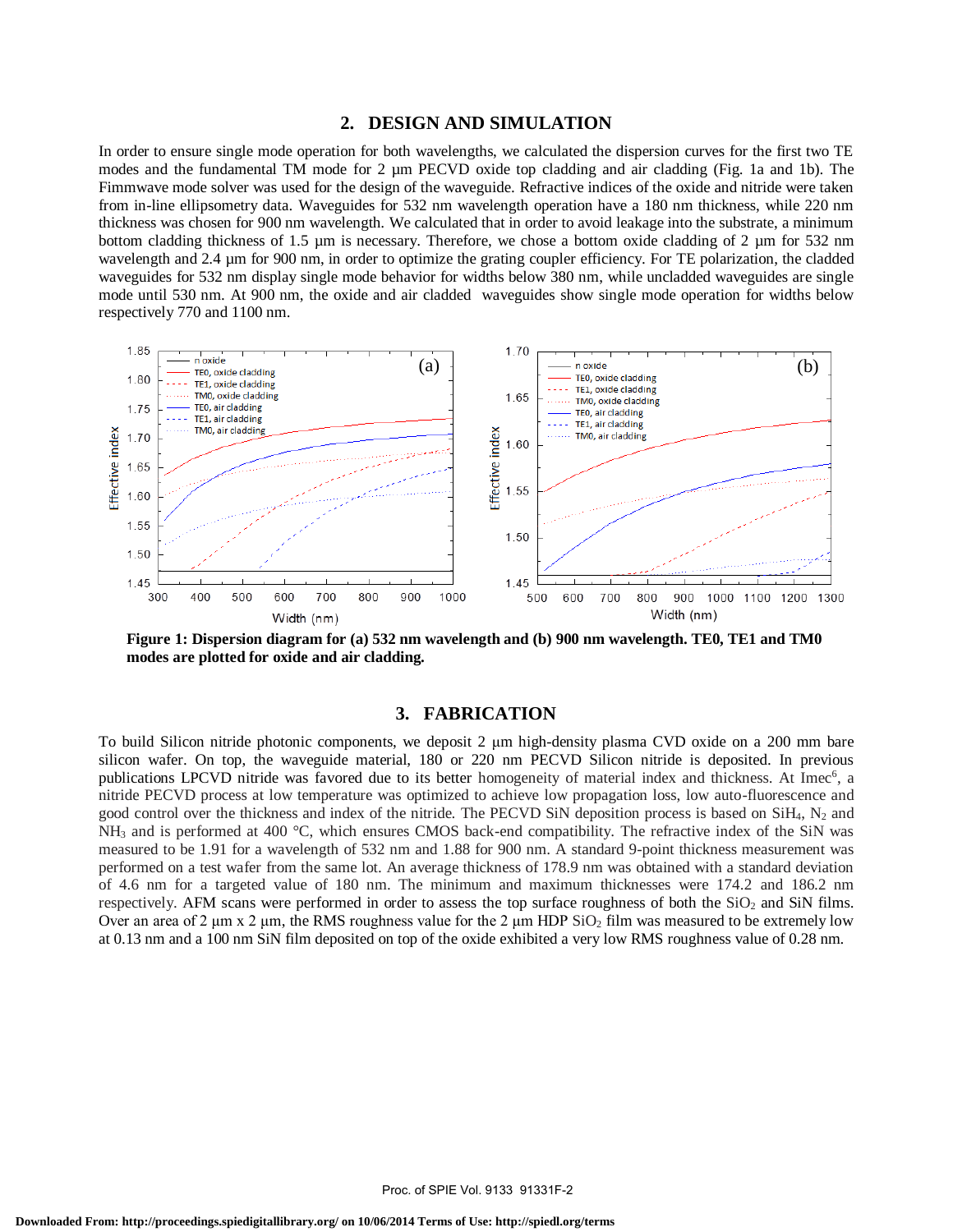

**Figure 2: Top view scanning electron microscope image of a 20 μm radius ring resonator with 150 nm gap.**

Patterning of the silicon nitride layer is performed by both electron beam lithography and 193 nm optical lithography. We start from a bare 200 mm silicon wafer. After cleaning the wafer, 2 to 2.4 μm high density plasma CVD oxide is deposited as bottom cladding. On top of the isolating oxide, SiN was deposited using PECVD on different wafers. Two thicknesses of SiN were chosen, 180 nm Si3N4 stack for 532 nm wavelength and 220 nm Si3N4 stack for 900 nm wavelength operation. PECVD SiN was deposited using SiH<sub>4</sub>,  $N_2$  and NH<sub>3</sub> at 400 °C, which ensures CMOS back-end compatibility. The precursor gas-ratio was chosen as to minimize loss, following the results of Goykhman et al.<sup>7</sup>. After the layer deposition, waveguides and grating couplers were patterned by using 193 nm optical lithography. This was followed by an inductive coupled plasma-reactive ion-etch process, using fluorine-based etch chemistry. The waveguides were completely etched to form strip waveguides and the GCs were partially etched by tuning the etch duration. The optimum value for the underlying oxide thickness and etch-depth for GCs was based on a previous study on the optimization of GC at 900 nm wavelength<sup>8</sup>. After dry etching, the wafers were cleaned by using oxygen plasma and a wet chemical process. Since SiN does not possess any absorption band in the visible-VNIR wavelength range, therefore no annealing or thermal treatment was applied to the nitride samples.

When using ebeam lithography, a 325 nm thick layer of Ma-N 2403 negative resist is spun and baked on top of the nitride layer. The mask is written by a Leica VB6 electron beam lithography tool with a dose of 100 μC with proximity correction. After development the pattern is transferred with an Oxford Plasmalab 100 ICP etcher. A  $SF_6/C_4F_8$  based etching recipe was optimized to obtain vertical side walls. The best results were obtained by using 10 mTorr chamber pressure, 20 degrees temperature, gas flows of 90 sccm C<sub>4F8</sub> and 30 sccm SF<sub>6</sub>, 12 W forward power and 300 W ICP power. A top view of an etched ring resonator with 20 μm radius and 150 nm gap can be seen in Fig. 1a. For coupling to the waveguides we use fully etched linear grating couplers designed for TE polarization for all structures discussed in this work. Fully etched grating couplers have a lower coupling efficiency of about 9-10 dB per coupler whereas partially etched linear grating couplers achieve 6 dB per coupler, but they were chosen because it allows to fabricate all structures in one lithography step, hereby drastically simplifying the fabrication process since no alignment is needed. They also display a very broadband coupling range, allowing us to perform measurements over a spectral range of over 160 nm.

#### **4. EXPERIMENTAL RESULTS**

In order to design high performance photonic elements, waveguides with low propagation loss and bend loss are a necessity. To measure propagation losses, two type of structures were included in the mask. Straight waveguides with a 100 μm linear taper and waveguide widths between 300 and 1000 nm were included for varying lengths. In order to be able to measure very low propagation losses for 900 nm wavelength operation, we included folded 900 nm wide waveguides with lengths of 1, 2, 4 and 8 cm. The losses were measured both uncladded and with a 600 nm CVD oxide top cladding. The waveguide propagation loss for non-cladded waveguides is shown in Fig 3a. The losses were measured at 532 and 900 nm for different waveguide widths. The waveguides display a propagation loss below 1 dB/cm for widths above 700 nm for both wavelengths. For 900 nm wavelength, we get a sub 1dB/cm propagation loss for single mode operation while for 532 nm, propagation losses for single mode operation are 2 dB/cm or higher for uncladded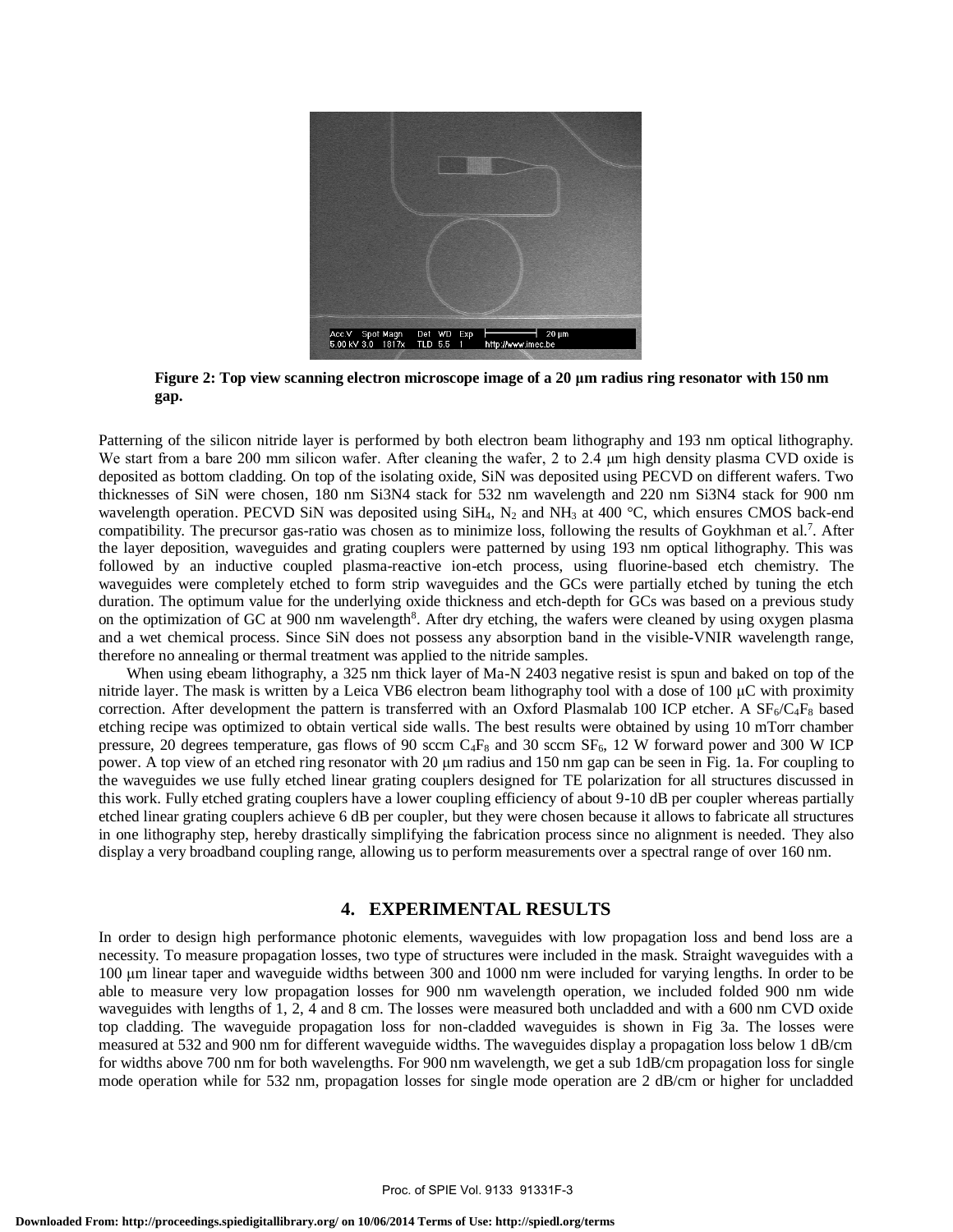waveguides. The waveguide loss for cladded samples as a function of width is shown in Fig. 3b. The 532 nm measurements are more subject to larger measurement errors and grating coupler non-uniformities since no long spiral waveguides were available to measure the very low losses in that case. At both wavelengths, single mode propagation is obtained with a loss below 1 dB/cm. The loss behavior observed for the SiN strip waveguides is consistent with scattering due to sidewall roughness. For the measurement of bend losses, meandering waveguides with 120 90-degree bends were put on the mask with varying bend radius  $(2.5, 5, 7.5, 10, 15, 20, 30, 40, 40, 50, \mu m)$ . By comparing the loss of these waveguides compared to the propagation loss for a waveguide with the same length, we can calculate the bend loss for cladded waveguides. The experimental data can be found in Fig 4a. Bend losses for 50 μm bends are as low as 0.015 dB per 90 degree bend and stay well below 0.1 dB for bend radii larger than 10 μm.



**Figure 3: (a) Waveguide propagation loss for air cladded strip waveguides. (b) Propagation loss for oxide cladded strip waveguides. (c) Bend loss as a function of the bend radius.**

With the electron beam lithography process, a vast set of ring resonators with variations in coupling gap and bend radius were manufactured for operation at 900 nm wavelength. Following the bend loss measurements, a strong decrease in Qfactor is seen for bend radii below 25 μm. A measurement of a oxide cladded ring resonator with a radius of 50 μm and a coupling gap of 150 nm can be seen in Fig. 4a. For this ring resonator geometry, critical coupling is almost achieved, with an extinction ratio up to 17 dB. For larger gap sizes, the ring resonators are undercoupled. In Fig. 4b, the power from the pass port is shown for three different coupling gaps, where a clear dependence is observed of the Q-factor as a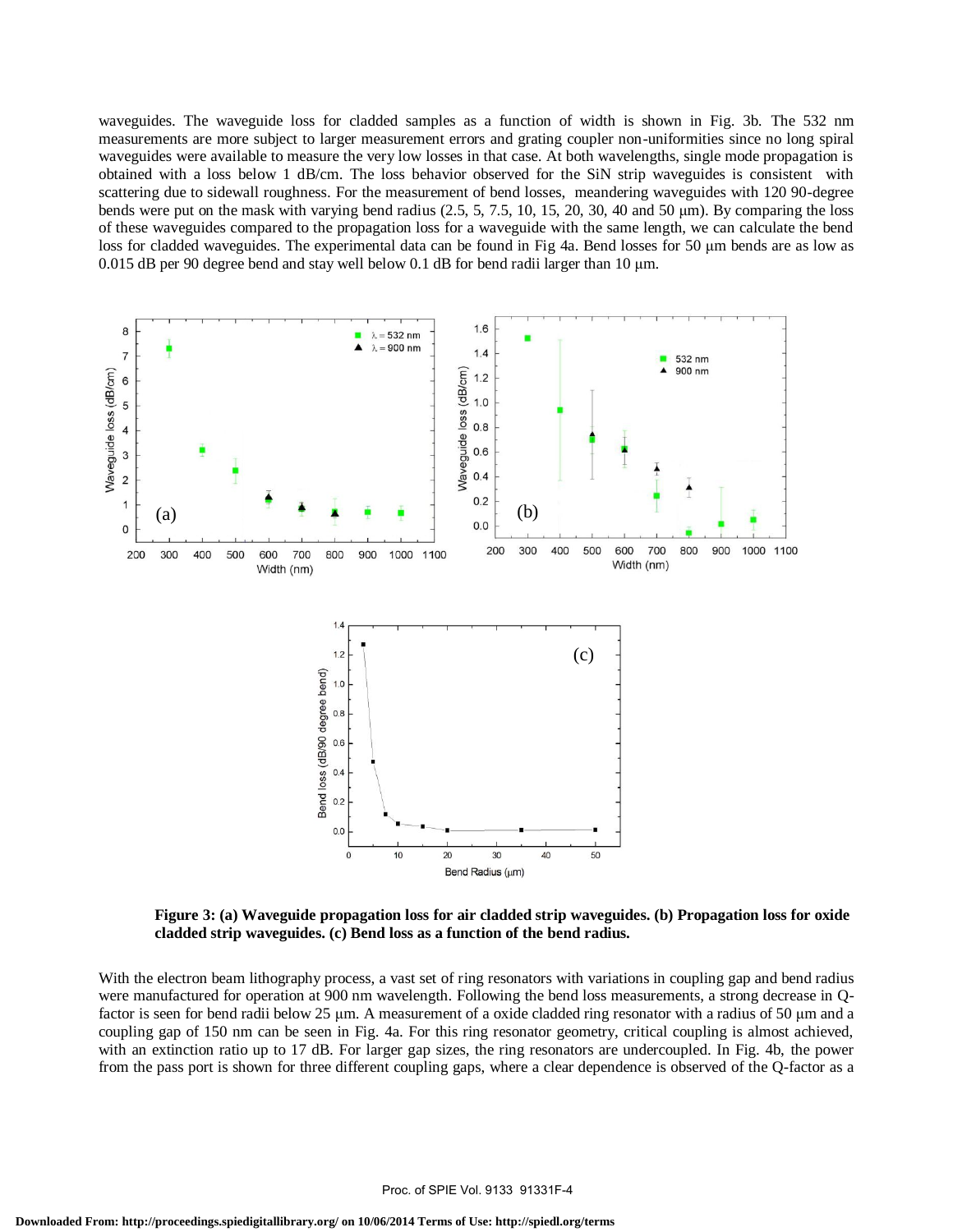function of coupling gap. Q-factors from 16600 to 40800 were found for a gap ranging from 150 to 350 nm respectively.



**Figure 4: (a) Power measurement of the add and drop port of a 50 um radius ring resonator with 150 nm coupling gap. (b) Drop port power measurement for different coupling gaps.**

Furthermore, with the developed low-temperature PECVD SiN waveguide platform, several photonic components were realized. Bot MMI splitters, Y-splitters and evanescent couplers were fabricated and measured. A full set of both symmetric and asymmetric evanescent couplers were measured in order to study the coupling strength as a function of the coupler length, the gap and the bend radius. Also large fractal structures based on MMI splitters were processed and analyzed as optical power distribution over a large chip area, for applications as largely parallelized biosensor arrays. Also wavelength selective components (disk resonators, Bragg filters and resonators, arrayed waveguide gratings and echelle waveguide gratings) are fabricated and measured, but these fall beyond the scope of this paper.

#### **5. CONCLUSIONS**

We have demonstrated low-loss single mode PECVD waveguides fabricated by a CMOS pilot line for visible-NIR wavelength applications. Propagation loss measurements were performed at 532 and 900 nm wavelengths for SiN waveguides with 180 and 220 nm height respectively. Oxide cladded single mode waveguides exhibited a loss below 1  $dB/cm$  for both wavelengths, while for non-cladded waveguides we obtained a loss of  $\lt$  1dB/cm for 900 nm and a loss  $>$ 2 dB/cm for 532 nm. Bend losses were measured for 532 nm and were well below 0.1 dB per 90 degree bend for radii larger than 10 μm.

# **Acknowledgements**

Authors P. N. and C. C acknowledge funding from Fonds Wetenschappelijk Onderzoek Vlaanderen (FWO)

## **References**

[1] C. F. Carlborg, K. B. Gylfason, A. Kaźmierczak, F. Dortu, M. J. Bañuls Polo, A. Maquieira Catala, G. M. Kresbach, H. Sohlström, T. Moh, L. Vivien, J. Popplewell, G. Ronan, C. A. Barrios, G. Stemmea and W. van der Wijngaart, "A packaged optical slot-waveguide ring resonator sensor array for multiplex label-free assays in labs-on-chips", Lab Chip 10, 281-290 (2010).